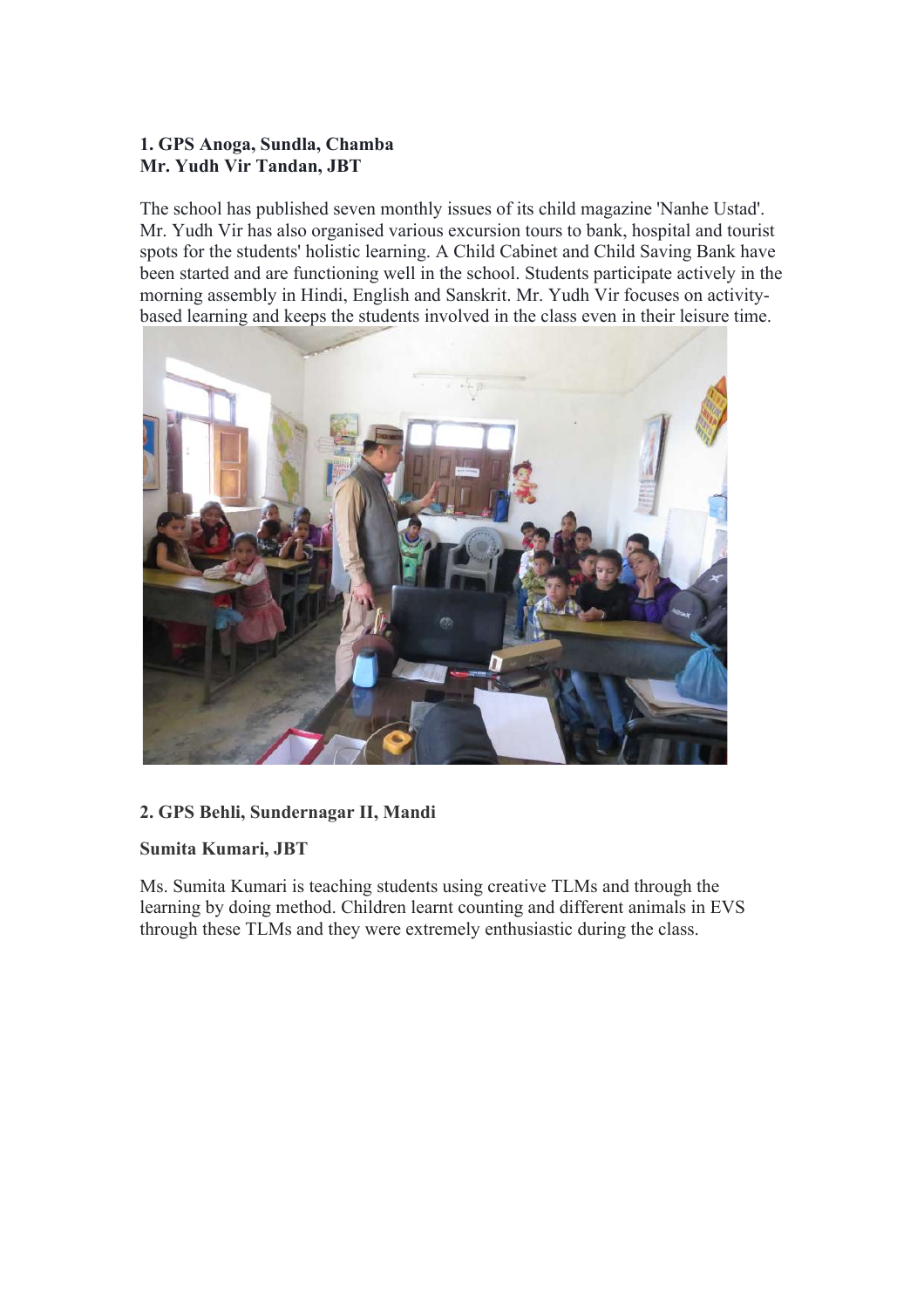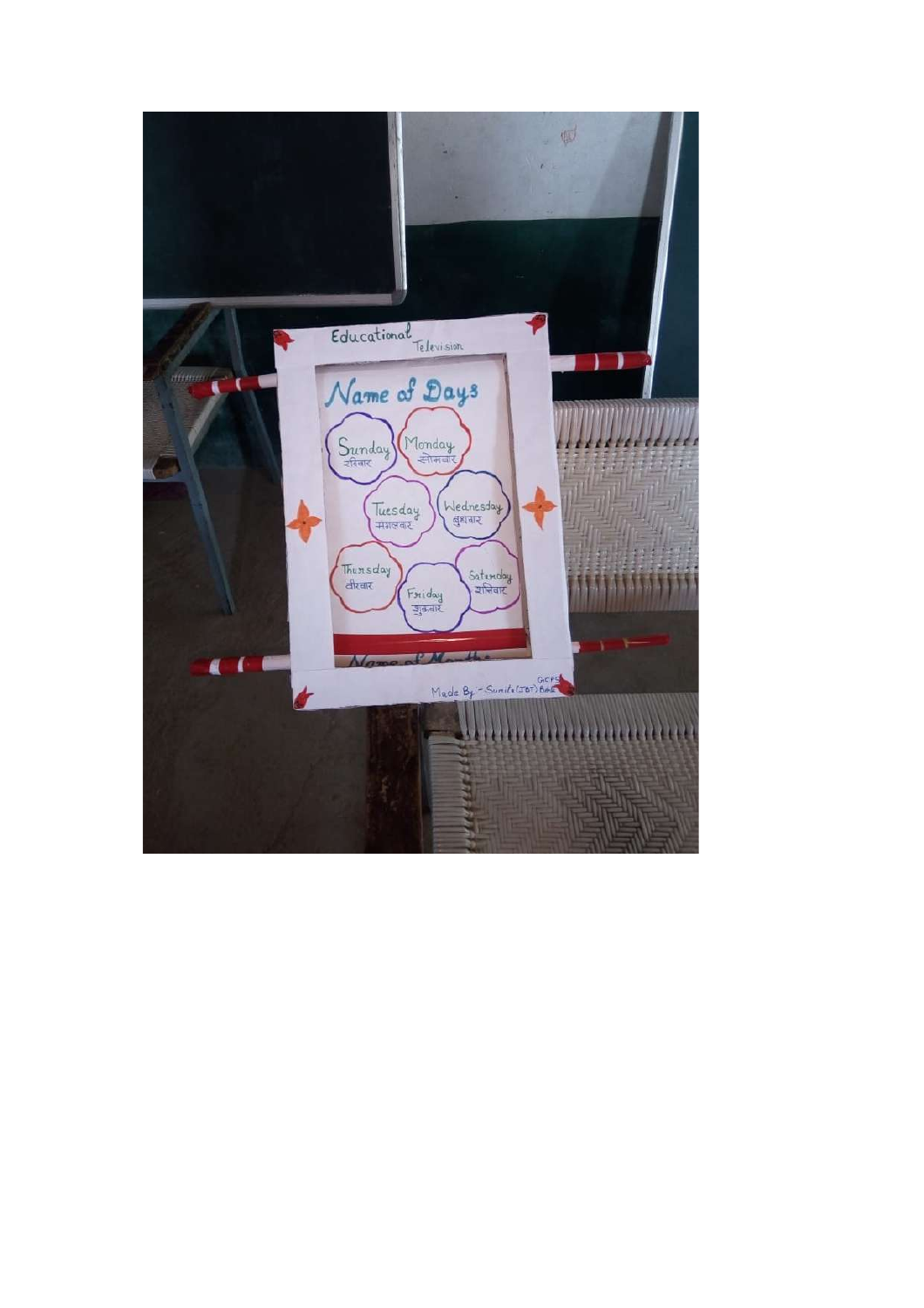### **3. GPS Mathiari, Sihunta, Chamba**

### **Narender Kumar, JBT**

The Govt. Primary School Mathiari has bought its own computer system to start smart classes and computer classes. The school has done this on its own initiative without the government aid. The staff of the school, SMC members as well as BRCC (Primary) donated this computer with their own money. It is being used to make learning of concepts engaging. The school is working on the method of learning by doing. Mr. Narender Kumar has made assignments like scrapbooks for yoga etc., tricolor flags, model on surrounding crops etc. and the children increase their knowledge through these methods.



## **4. GSSS Sharti, Seraj-II, Mandi**

## **Naresh Kumar TGT (NM)**

Mr. Naresh Kumar organized a special seven-day maths camp for the students of GSSS Sharti. The aim was to enhance understanding of mathematics concepts. Further, a Maths magazine has been started and Maths Lab setup to encourage activity-based learning.

An ICT Lab has also been setup and being utilized in the school to teach such concepts effectively. A wastewater filter has also been created and is functioning well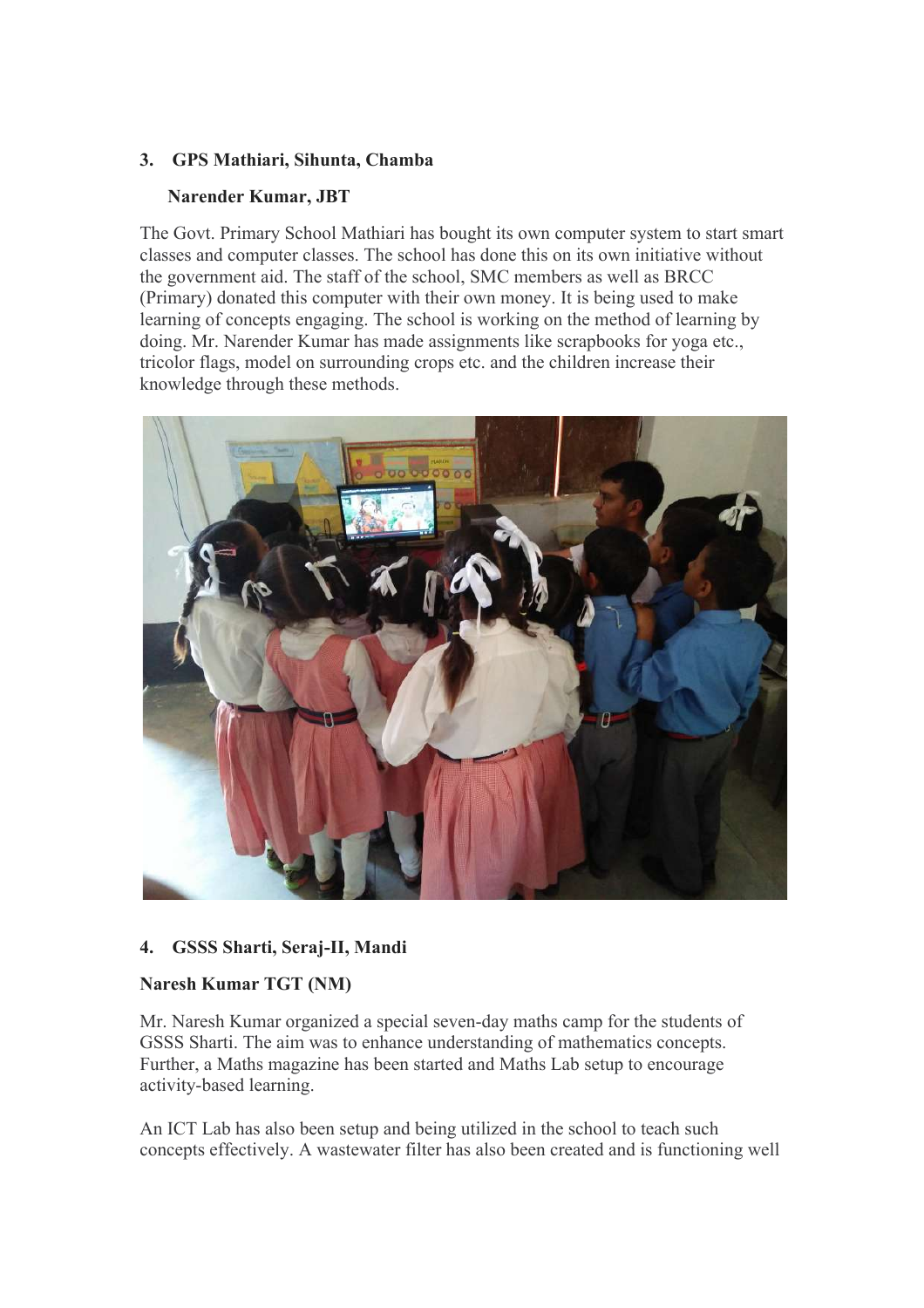in the school to address water shortage.



# **5. GSSS Dhangiyara, Chachoit-II, Mandi**

# **Mr. Hem Raj**

Mr. Hem Raj uses TLMs in Hindi class and uses computer modules effectively to explain Hindi lessons. Students are provided knowledge and taught in an interactive way.

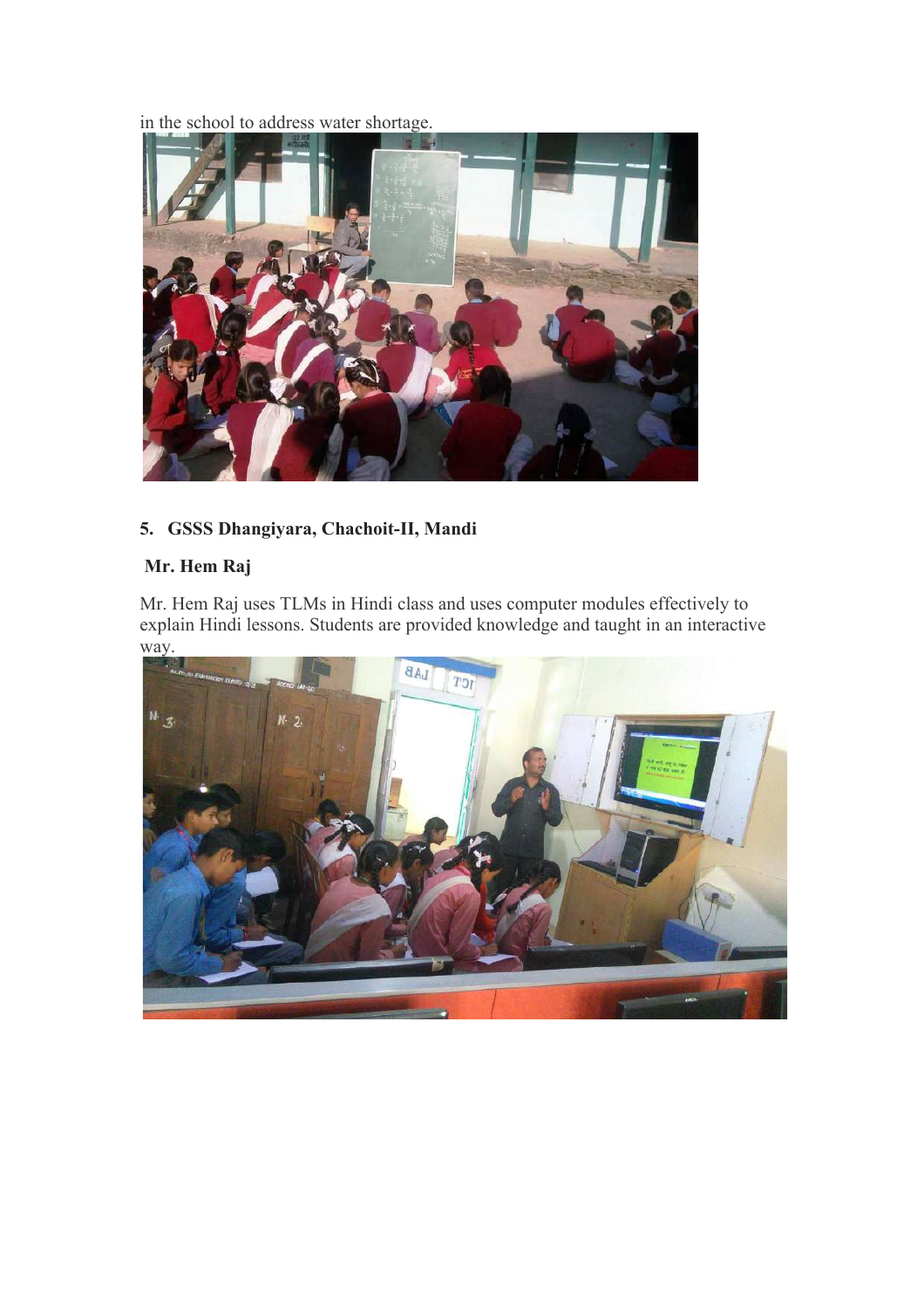### **6. GPS Basher, Drang, Mandi**

#### **Ms. Kamal Jeet, JBT**

Ms. Kamaljeet undertook door-to-door campaign and promised to provide quality education by teachers, which resulted in increase in enrollment and the school could compete with the private school located nearby. Ms. Kamal Jeet has contributed to an attractive school campus, colorful classrooms, TLMs, and activity-based learning that enhance the learning and achievement of students. In addition, new uniforms have been introduced for all students and staff of the school.